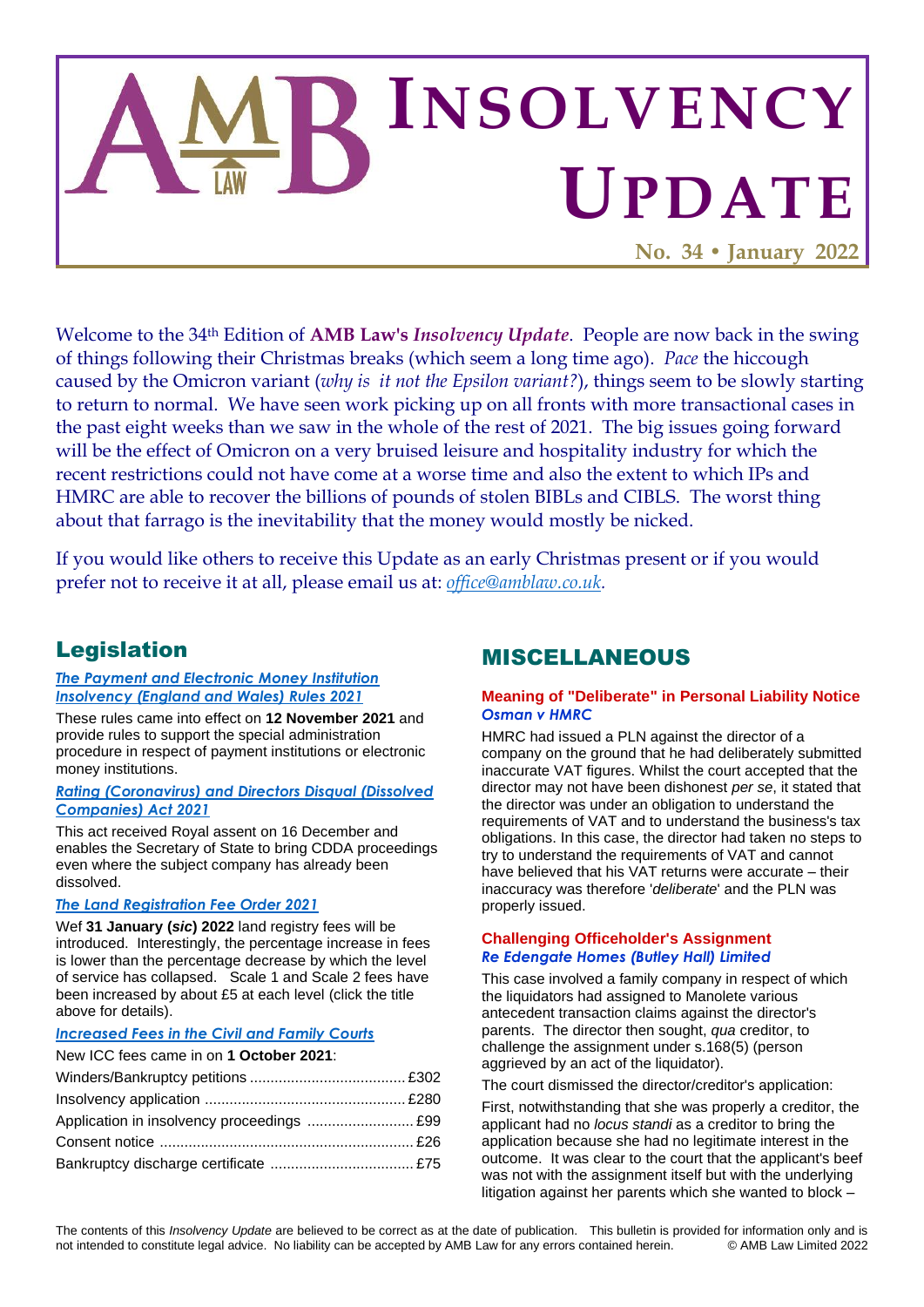# **IN S O L V E N C Y UP D A T E P A G E 2**

the application was not therefore brought in the interest of the creditors as a whole.

Secondly, the liquidators' decision to assign the claims was perfectly proper and there was no evidence that the director had shown any interest in buying the claims herself (which she now claimed). In order for the assignment to have been set aside, the applicant would have had to show that the liquidators' decision was so absurd as to be perverse.

This was a case that largely turned on its own facts but it is nonetheless a good read and no doubt very welcome for the plethora of litigation funders with which we are now blessed.

### ADMINISTRATION

### **Administrators' PERSONAL Liability Under TULRCA** *R v North Derbys Mags (ex p Palmer)*

Administrators gave notice of redundancy to employees on the day following their appointment. Notice in Form HR1 was not sent to the OR for a further 21 days following an enquiry from the OR. Criminal proceedings were commenced against the administrators for their failure to give 30 days' notice of redundancies to the OR which failure is actionable against "… *any director, manager, secretary or other similar officer*". The administrators sought judicial review of the decision to prosecute them on the basis that this definition did not include insolvency officeholders.

The court found against the administrators on the basis that the legislation was designed to protect employees. It was noted that this could, on occasion, leave officeholders in the invidious position of having to choose their duty to creditors and committing an offence. Even after 35 years, the courts still have not managed to square the circle relating to administrators' obligations under TULCRA but this case seems to have taken a step in the wrong direction – *cf* the decision in *Re Carillion* in relation to 'exceptional circumstances' in *Insolvency Update #33.*

### **Court Cannot Order Dissolution** *Re Tre Ciccio Altrincham Limited*

For reasons that are not entirely clear from the judgment, administrators sought an order that they be discharged from office and the companies be immediately discharged by order of the court. This was contrary to the normal course by which administrators would, once the purpose of the administration was complete, seek to move the company to dissolution under para 84.

HHJ Hodge held that the court did not have the jurisdiction to make such an order. He instead ordered that the administrators apply para 84 in the usual way and that the administrators be discharged after 28 days.

Apparently, the judge felt compelled to hand down a full, reported judgment as an earlier court had previously made the requested order in relation to a connected company.

## LIQUIDATION

### **Deferral of Dissolution Post-Liquidation** *Re Border Control Solutions Ltd*

The OR had deferred dissolution of a company following its liquidation to the detriment of the applicant director. The question arose as to whether the director had *locus* to bring an appeal.

Whilst s.205 of the Act was silent as to who could bring and appeal, the court held that, as a person with a legitimate interest in the outcome of the appeal, the director had *locus*. In the event the court also held that the deferral of dissolution had gone on for a disproportionately long time and served no useful purpose.

### **Stay of Proceedings Does Not Cover FCA Notices** *Re Carillion plc*

The section 130(2) stay of proceedings in compulsory liquidation did not apply to notices relating to market abuse served by the FCA under FSMA as such notices were not 'proceedings'.

*cf* the old cases relating to the administration moratorium (*Re Paramount Airways* and the *Air Ecosse* case).

### DIRECTORS

### **Ultra Vires Distributions to Directors** *Re TMG Brokers Ltd*

An interesting recap of directors' duties. Two directors had misappropriated substantial amounts of cash from the company for their own purposes and for payment to another company owned by them – these were clearly *ultra vires* distributions. One director, who actually effected all the payments, also had an ATM card which the other director knew nothing about.

ICCJ Burton found that the payments were clearly unlawful distributions of capital and, as such, a breach of the directors' duties. The dormant director could not plead ignorance as it was his duty under the CA06 to act with the care and skill of a reasonable director.

The directors could not rely on s.1157 CA06 as the statutory defence could not be invoked by malfeasant directors in respect of funds that they had received.

### **Directors' Remuneration**  *Re Bronia Buchanan Associates Ltd*

Another overdrawn director's loan account case! The director in this case had an overdrawn DLA of around £286K. When the sum was demanded, the director's defence was that the sums should be reallocated as 'drawings' and that they should be allowable as a *de facto*  salary given that her actual salary was only around £6K pa.

First, the judge found that the burden of proof was on the director, as a fiduciary, to justify the payments to her.

The judge then found that it was not open to the director to rewrite the history of the matter: she had no entitlement to receive the monies as either salary or dividends and, as such, the only inference was that the monies were loans.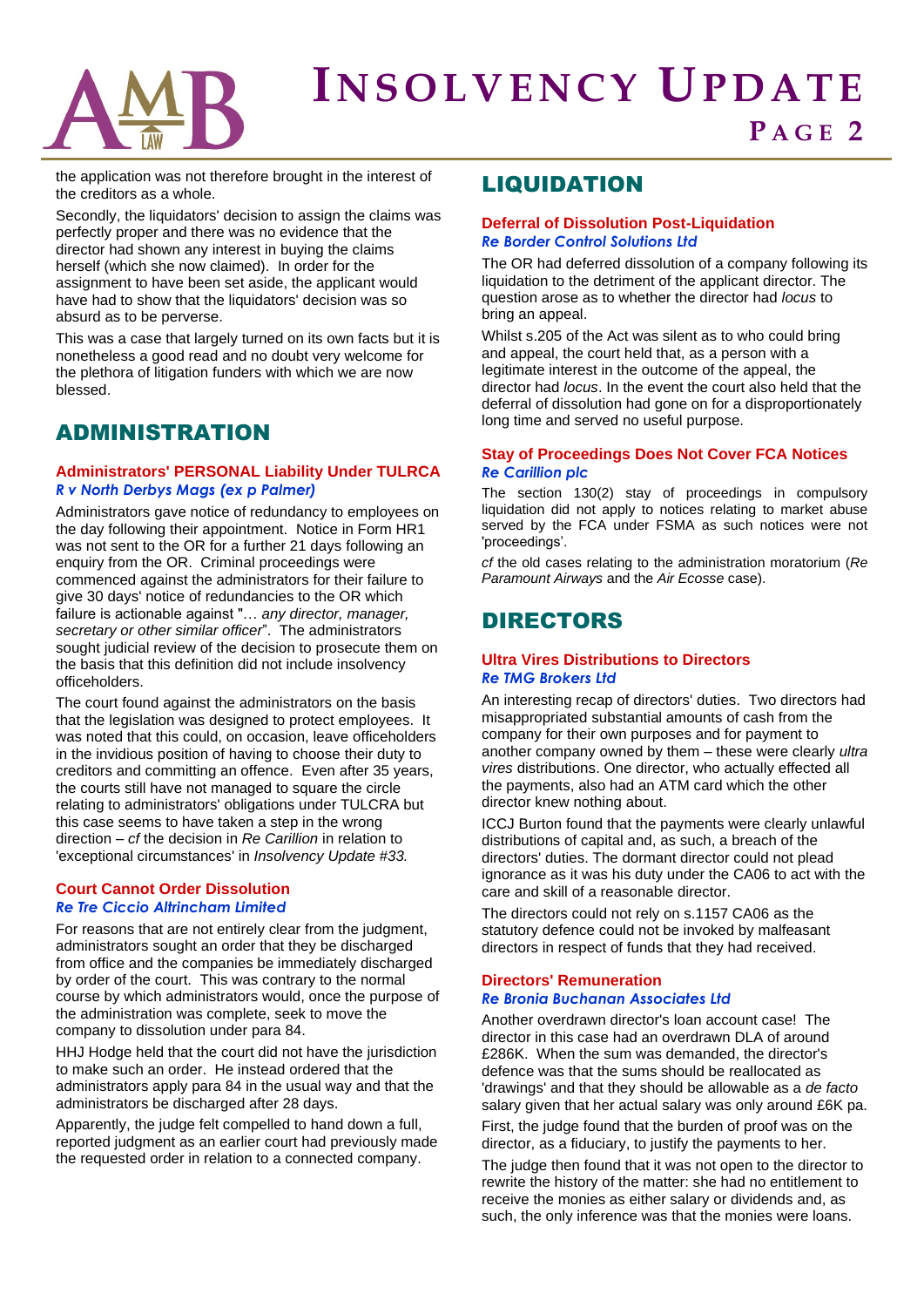

# **IN S O L V E N C Y UP D A T E P A G E 3**

In our view this is quite right; a person can only receive monies from a company to which he is lawfully entitled by way of salary or dividends. Any money taken as 'drawings' or otherwise are merely loans and probably unlawful ones at that.

### **Secret Profits By Directors** *CPS v Aquila*

It is well-established that, where directors have acted in breach of their duties, they cannot keep any profits accruing to them as a result of those breaches but must deliver up all profits to the company. Furthermore, even where directors are the controlling mind of the company, they cannot ascribe their fraudulent acts to the company to defeat a claim against them by the company itself.

### CVAs/RESTRUCTURING PLANS

### **CVA Challenges – Dos and Don'ts** *Re Dealmaster*

A local authority sought to challenge the chairman's decision relating to a CVA on the grounds of unfair prejudice and material irregularity. The decision in question related to the admission to vote of certain historic intercompany debts which the local authority refused to accept as genuine despite its having no evidence to the contrary.

HHJ Davis-White noted that, in looking at an appeal of a chairman's decision, the court would make its decision based on the evidence available to the chairman at the time and that it would not conduct a full examination of all evidence subsequently adduced. Although the local authority might have been marginally worse off under a CVA than under a liquidation, the estimated outcome statements showed that, overall, the CVA produced a better outcome for creditors as a whole and there was, accordingly, no unfair prejudice or material irregularity.

The judge had no sympathy for the local authority which has acted vindictively throughout and refused to accept any evidence of the intercompany debts. It was not open to a creditor simply to allege wrongdoing and expect to put others to proof to prove their debts.

### **BANKRUPTCY**

### **Costs Against The Bankruptcy Adjudicator**  *Bankruptcy Adjudicator v Shaw*

This case was a delayed appeal from the 2017 decision in *Re Budniok* in which the court overturned the Adjudicator's decision *not* to make a bankruptcy order as the debtor had failed to satisfy the adjudicator that he was unable to access his pension in time for it to be taken into account in assessing his solvency.

The court held that the adjudicator has been right not to make an order. It therefore discharged the third party costs order that had, at first instance, been made against the adjudicator and went further stating that it was utterly wrong in principle for any costs order to be made against the bankruptcy adjudicator.

#### **Change of Position Defence** *Re Fowlds*

The bankrupt in this case had sold a property prebankruptcy and used part of the proceeds to part-pay a debt to his daughter-in-law for accountancy services provided. Upon his bankruptcy, the bankrupt's debts were paid in full except for debts owed to his relatives (including the balance owed to the daughter-in-law). The trustee issued an application under s. 340 for the return of the monies paid to the daughter-in-law as a preference.

The daughter-in-law raised a defence based (i) the debt's being commercial and bona fide (ii) her having changed position and the disproportionate affect that it would have on her to repay it. The defence succeeded at first instance.

On appeal, Trower J held that the court should only give any weight to a change of position defence in exceptional circumstances and, even then, it would only be one of the many factors to consider. The judge held that the first instance judge had over-egged the pudding and placed too much reliance on the respondent's position. Nonetheless, the judge held that this was an exceptional case because (i) all non-connected creditors had been paid and (ii) the undue hardship that would be caused to the respondent who would have to sell her home and, accordingly, the balance of convenience fell in the respondent's favour.

### **Trustee's Possession of Jointly Owned Property** *Re Hussain*

This was another case on what seems to be becoming the topic *du jour* – viz, whether certain claims should be brought as insolvency applications or as part 7 claims. This issue is of course just another confusion largely created by poor statutory drafting and pointless pointscoring by litigants. At first instance the trustee's application for possession and sale of the bankrupt's jointly owned property had been dismissed on the ground that it should have been brought by way of part 7 claim.

The court found that previous judges had always proceeded on the basis that such applications should have been brought by way of insolvency application and that they cannot have been wrong. In any event, even if the claim had been brought in the wrong form, the court could correct any such procedural errors under its powers in the CPR.

Although the application was made more than a year after the first vesting of the property, so that the creditors' interests outweighed all others but the court nonetheless suspended enforcement of the order for three months to allow the bankrupt's children to finish school. Whilst the issue of the children was not an exceptional circumstance, the court allowed a short delay as a matter of common humanity.

> **Alistair Bacon 19 January 2022**